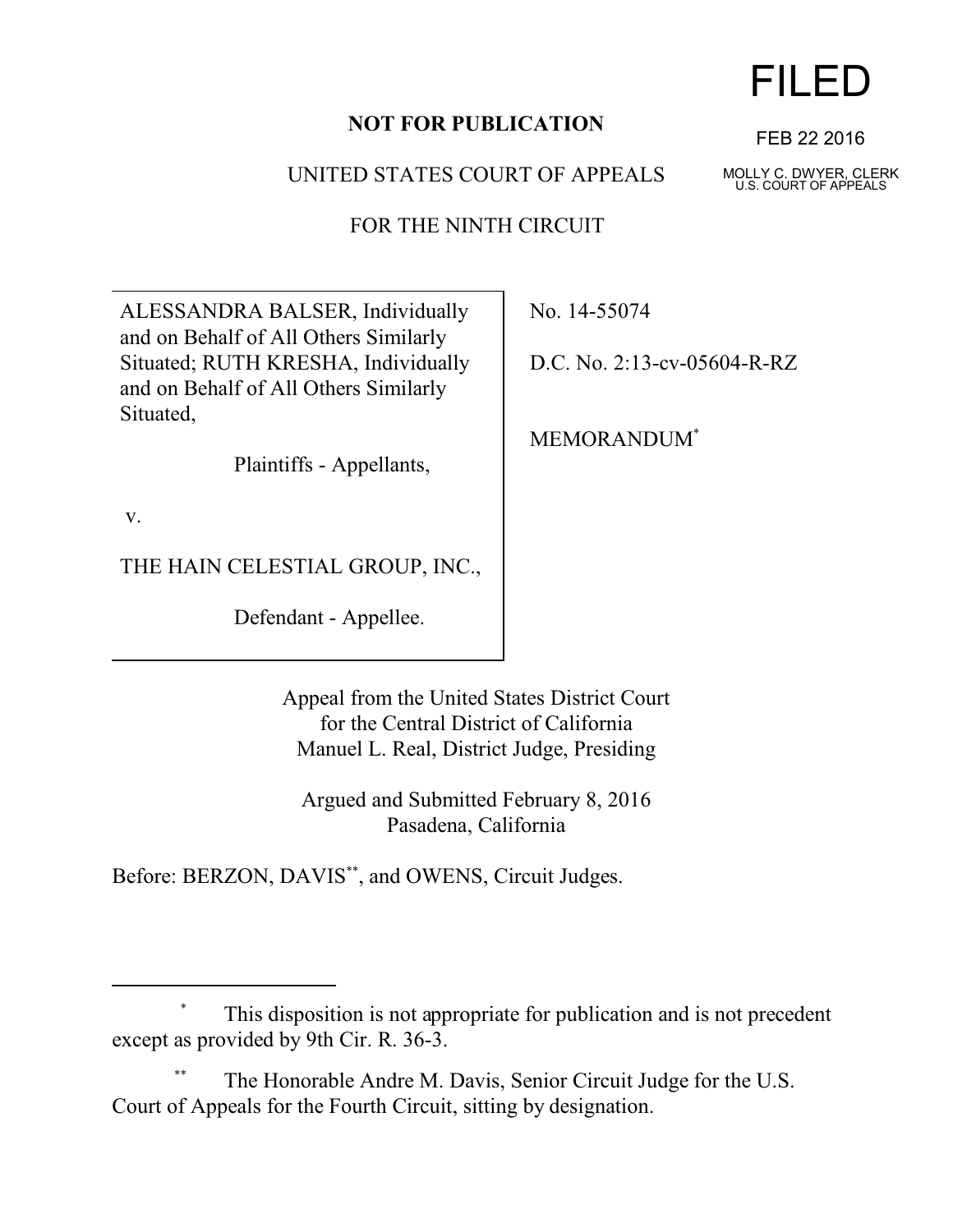Plaintiffs Alessandra Balser and Ruth Kresha filed a putative class action lawsuit against The Hain Celestial Group, Inc. ("Hain"), alleging that Hain's use of the word "Natural" on some of its products' packaging is misleading because the products contain synthetic ingredients. The district court dismissed the case without leave to amend. We reverse and remand for further proceedings.

1. Plaintiffs pleaded their claims with sufficient particularity to satisfy Federal Rule of Civil Procedure 9(b). First, Plaintiffs adequately alleged "the who, what, when, where, and how of the misconduct charged." *Kearns v. Ford Motor Co.*, 567 F.3d 1120, 1124 (9th Cir. 2009) (citation omitted). They provided a definition of "natural," and explained that "natural" means free of synthetic ingredients. Plaintiffs also alleged Hain used the phrase "100% Vegetarian" on the back of the products' packaging, which, the complaint avers, means products derived from plants. These allegations are sufficient plausibly to allege a reasonable consumer's understanding of "natural" as used on Hain's packaging, and so are adequate under California law. *See Williams v. Gerber Prods. Co.*, 552 F.3d 934, 938-39 (9th Cir. 2008); *Hill v. Roll Int'l Corp.*, 195 Cal. App. 4th 1295, 1304 (2011). Additionally, the complaint gives rise to the reasonable inference that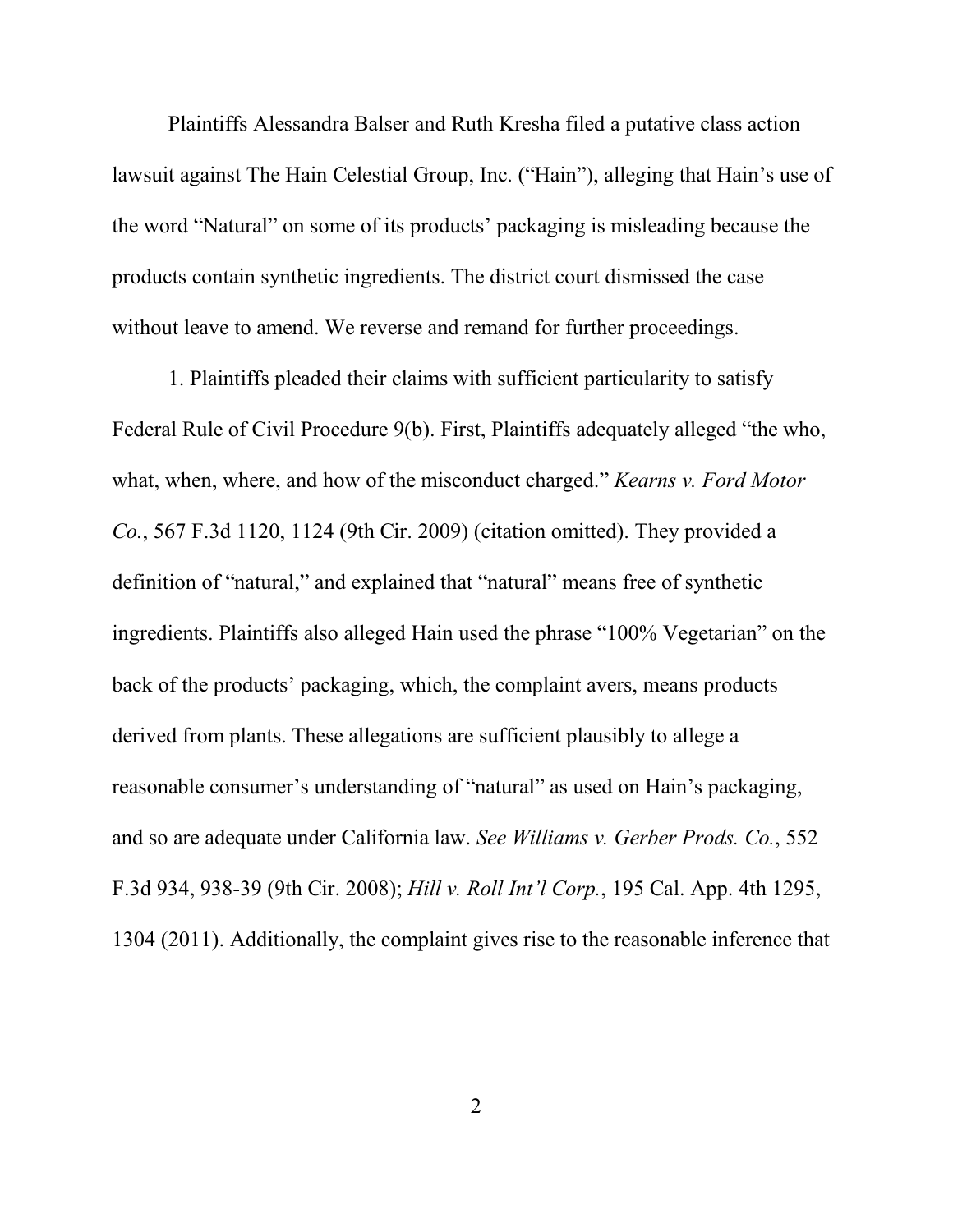Plaintiffs themselves believed the proffered definition of "natural." *See Cahill v. Liberty Mut. Ins. Co.*, 80 F.3d 336, 337-38 (9th Cir. 1996).

Second, assuming without deciding that Rule 9(b) requires specific allegations of reliance, Plaintiffs have satisfied the requirement. They alleged that they viewed the "natural" labeling on certain Alba Botanica products and, because of that labeling, paid a premium as compared to "products that do not purport to be natural." Had the products not claimed to be "natural," Plaintiffs alleged, they would not have paid a premium price for them. These allegations are sufficient plausibly to allege reliance.

Finally, Plaintiffs sufficiently pleaded how they were harmed by the "natural" representation. Allegations that one paid more than one otherwise would have because of a misrepresentation sufficiently allege economic injury. *See Mazza v. Am. Honda Motor Co.*, 666 F.3d 581, 595 (9th Cir. 2012).

2. Whether a business practice is deceptive, misleading, or unfair is ordinarily a question of fact to be decided by a jury. *Williams*, 552 F.3d at 938-39. As here, *Williams* involved claims of deceptive labeling. Plaintiffs challenged five aspects of Gerber's Fruit Juice Snacks packaging, including "the statement that Fruit Juice Snacks was made with 'fruit juice and other all natural ingredients.'" *Id.*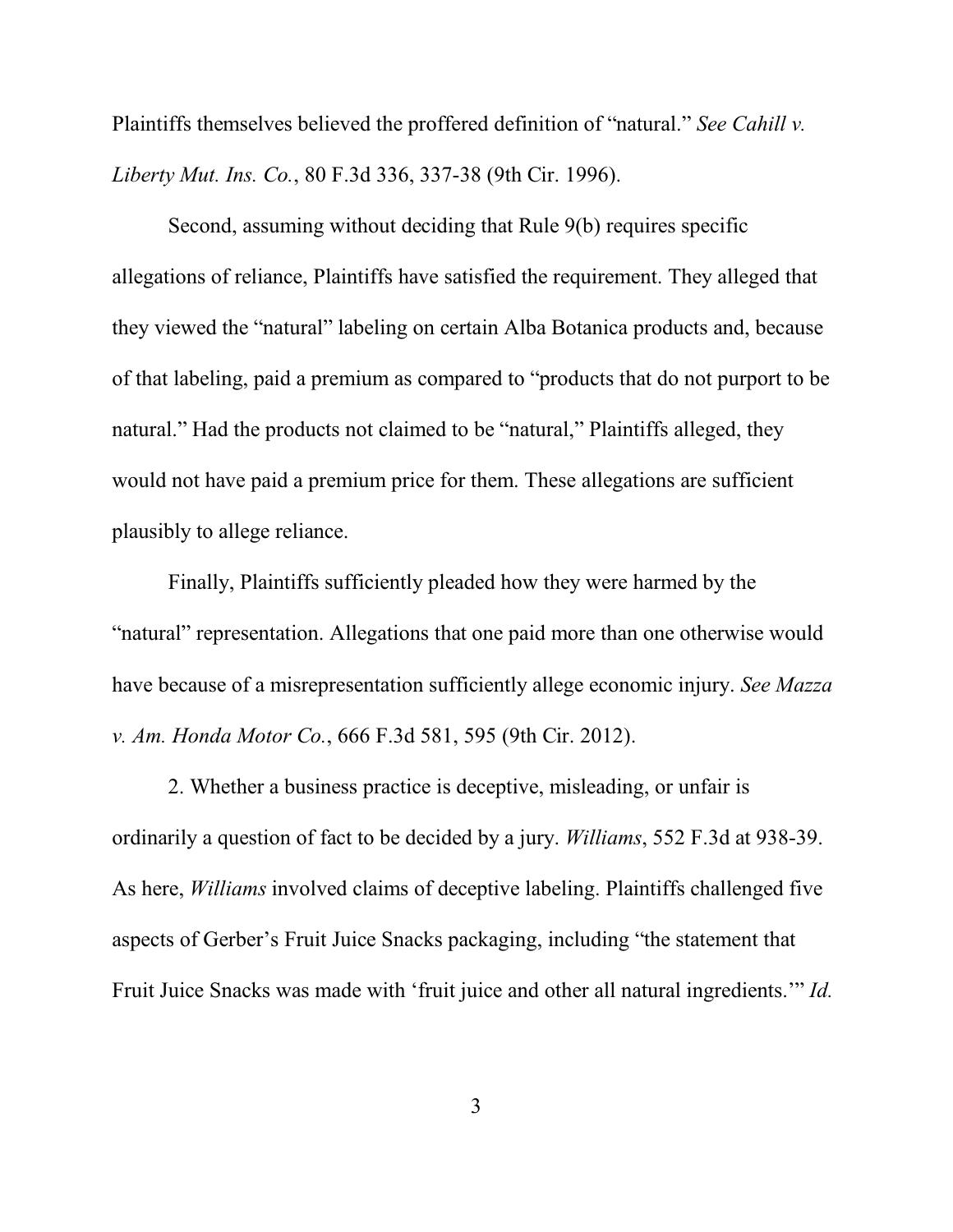at 939. We held that the statement "could easily be interpreted by consumers as a claim that all the ingredients in the product were natural, which appears to be false," and so reversed dismissal of the complaint. *Id.* In this case, similarly, the statements that the products were "natural" and "100% vegetarian" could be taken as a claim that no synthetic chemicals were in the products, a claim the complaint alleges, in detail, is false.

Moreover, *Williams* is clear that an ingredient list does not correct, as a matter of law, misrepresentations on the product's label. Rather, the likely impact of such a list on a reasonable consumer is a factual issue, not determinable on the pleadings. *Id.* at 939-40. Given that holding, product information on a website also cannot override as a matter of law any misimpressions created by the label. *Williams* therefore requires reversal.

3. Plaintiffs also argue that the district court abused its discretion by denying them precertification discovery. We note that the schedule contemplated by Central District of California Local Rule 23-3, when considered alongside federal rules regarding status conferences and the timing of discovery, is quite unrealistic in light of recent case law regarding the need to establish a sufficient factual record at the class certification stage. *See Wal-Mart Stores, Inc. v. Dukes*,

4